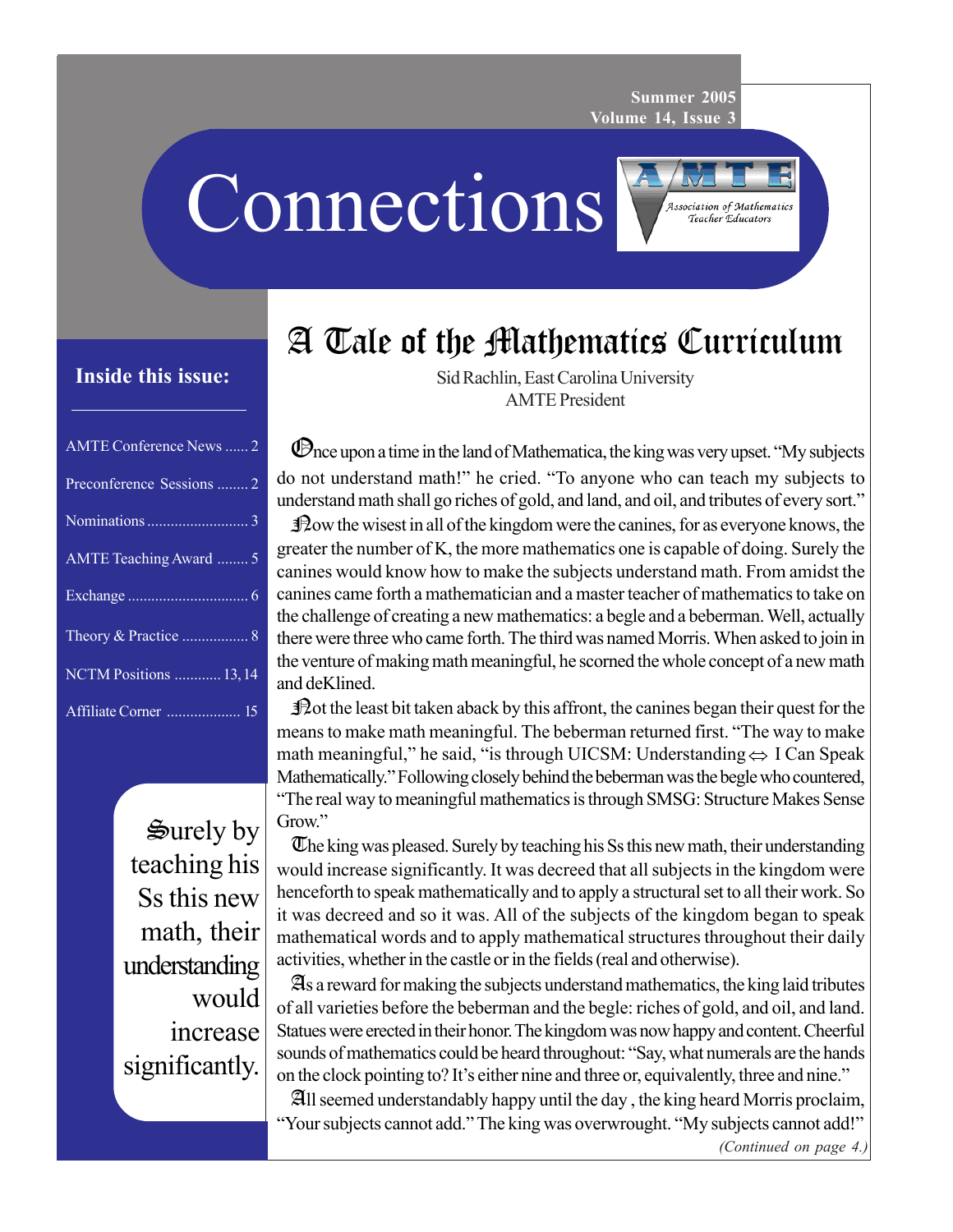**The Association of Mathematics Teacher Educators** http://www.amte.net

#### **President**

Sid Rachlin Department of Mathematics & Science Education East Carolina University (919) 843-4119 rachlins@mail.ecu.edu

#### **Past President**

Karen Karp Department of Teaching & Learning University of Louisville (502) 852-1654 karen@louisville.edu

#### **Secretary**

Mary Margaret Shoaf Department of Mathematics Baylor University (254) 710-6563 mm\_shoaf@baylor.edu

#### **Treasurer**

Mark Klespis Department of Mathematics & Statistics Sam Houston State University (936) 294-1577 klespis@shsu.edu

#### **NCTM Representative**

Susann Mathews Department of Mathematics & Statististics Wright State University (937) 775-3187 susann.mathews@wright.edu

#### **Board Members-at-Large**

Tom Bassarear School of Education Keene State College tbassare@keene.edu

W. Gary Martin Department of Curriculum & Teaching Auburn University martiwg@auburn.edu

Barbara Pence Department of Mathematics San Jose State University pence@math.sjsu.edu

#### **Executive Director**

(770) 420-4477 lstalling@kennesaw.edu

Nadine Bezuk San Diego State University 6475 Alvarado Road, Suite 206 San Diego, CA 92120 (619) 594-3971 nbezuk@mail.sdsu.edu

Comments, questions, and submissions for *AMTE Connections* should be directed to the editor: L. Lynn Stallings Department of Secondary & Middle Grades Education, MB #0122 Kennesaw State University 1000 Chastain Road Kennesaw, GA 30144

**AMTE 2006 Annual Conference News**

Make your plans now to attend the 2006 AMTE Annual Conference in Tampa, Florida on January 26-28, 2006. Program chair Gladis Kersaint reports that she has received more than 150 proposals, which are currently being reviewed.

The conference site is the Renaissance Tampa Hotel International Plaza. The hotel room rate is \$139 for a single or double room. The deadline for reservations is January 6, 2006 or when the room block is full. If the room block is filled prior to the deadline, the hotel will accept reservations at the hotel's prevailing rate and only on a space-available basis.

Tampa's January weather ranges from an average low of 52º F to a high of 70º F with an average precipitation of 2.27 inches. Tampa's population of 300,000 makes it Florida's third most populous city. Some of Tampa's features include Busch Gardens, a streetcar system, the Florida Aquarium, and "glistening waterways and sandy shorelines." For more information, you may want to vist the Tampa Convention and Visitors' Bureau's web site at http://www.visittampabay.com.

More information on registration and details about hotel reservations and conference activities can be found on the AMTE website. We hope to see you in Tampa!

# **New Policy on AMTE Preconference Sessions**

Groups or persons interested in conducting a preconference session at the AMTE Annual Conference need to submit a request to the AMTE Board for review. The request should be sent to the Executive Director and should describe the following:

> Title and goals of the session Target audience Anticipated attendance

Review of applications will begin on July 1. Proposals will be reviewed based on their benefit to AMTE members and alignment with the mission of AMTE.

Once their session is approved, each group will advertise and conduct registration for their session, though AMTE will announce the sessions in its conference materials. In addition, each group must pay for all expenses related to their session, including media and food costs (if any). Groups are expected to compensate AMTE for the space used. Groups can submit a request to waive this fee along with a rationale. If groups intend to charge a registration fee, this should be stated in the proposal along with a rationale.

The AMTE Conference Coordinator will work with each group regarding room set-up needs, such as room arrangement, media needs, and food selection (if any). The Conference Coordinator will serve as the liaison to the hotel for all arrangements for the sessions. Individual groups should not directly contact the hotel.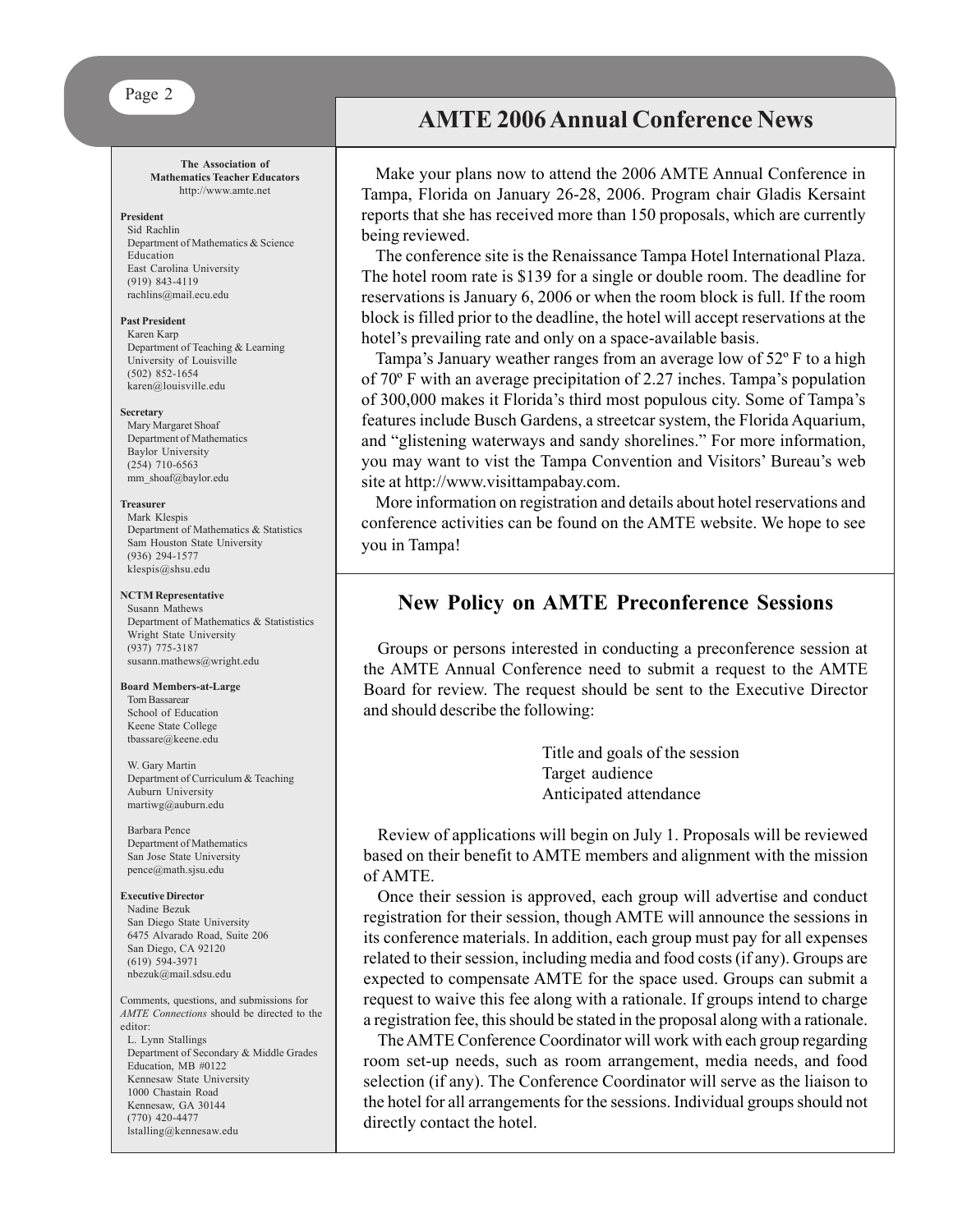# **Nominations for Upcoming Election**

The AMTE Nominations Committee is *seeking nominations for candidates for President-Elect by July 31, 2005.* Please review the job description below. To nominate a candidate, send the individual's name, professional affiliation and position, email address, and one to three sentences describing his or her qualifications for the position to the chair of the nominations committee, Denise Mewborn (dmewborn@uga.edu). Self-nominations are permitted. (Before listing any candidate on the election slate, the Nominations Committee will verify his or her willingness to serve.)

After reviewing all nominations submitted by the July 31 deadline, the Nominations Committee will produce a slate of two candidates for the election, taking into consideration both professional qualifications and diversity (e.g., years of experience; racial or ethnic background; size of institution; professional affiliation within their institution: Mathematics Department, College or School of Education, or other affiliation). The individual elected will assume the office of President-Elect at the annual meeting in Tampa in January of 2006.

> *Send nominations to: Denise Mewborn (dmewborn@uga.edu) Deadline: July 31, 2005*

### **Job Descriptions: President-Elect, President, Past President Term: Four-Year Commitment**

(One year as President-Elect, two years as President, one year as Immediate Past President)

### **Duties**

President-Elect: The President-Elect shall serve as assistant to the President and assume the office of President in the year following her/his election. The President-Elect, with the consent of the Board of Directors, shall assume the Presidency during his or her term of office upon the incapacity or unavailability of the President.

President: The duties of the president include planning and overseeing committees and bringing the Board members together. The president is responsible for making and responding to outside contacts, such as with other professional organizations. The president is also charged with thinking about the future direction of the organization and making supporting contacts. AMTE is an affiliate of NCTM; thus the President is charged with helping AMTE become the main voice of mathematics teacher educators within NCTM. Note that a separate Conference Committee is charged with overseeing the annual meeting, so the President is expected only to preside at the meeting.

Past President: The Immediate Past President shall serve as a resource to the President during the year following the Immediate Past President's term of office as President of AMTE. The Immediate Past President, with the consent of the Board of Directors, shall reassume the Presidency during the year following her or his term as President upon the incapacity or unavailability of the President.

**Travel:** Two Board meetings per year (each year), Two CBMS meetings per year (only while president)

## **Two AMTE Board Meetings Per Year**

AMTE holds two board meetings each year; one is held the day before the AMTE annual conference in January or February, and one is held at the NCTM annual meeting during the NCTM Research Presession or the NCSM meeting, usually on Monday. For each of these meetings, AMTE will pay one additional day for hotel accommodations and meals. Travel expenses are not reimbursed.

## **Two CBMS Meetings, Washington, DC**

AMTE is a member of CBMS, and the president attends two CBMS meetings a year, one in May and the other in December, both in Washington, DC. All travel expenses are paid.

**Nominating Committee Members:** Dave Coffey, Grand Valley State University; DeAnn Huinker, University of Wisconsin-Milwaukee; Karen Karp, University of Louisville, Board Liaison; Denise Mewborn, University of Georgia, Chair; and Blake Peterson, Brigham Young University.

*AMTE's Nominations Committee is seeking nominations for candidates for President-Elect by July 31, 2005.*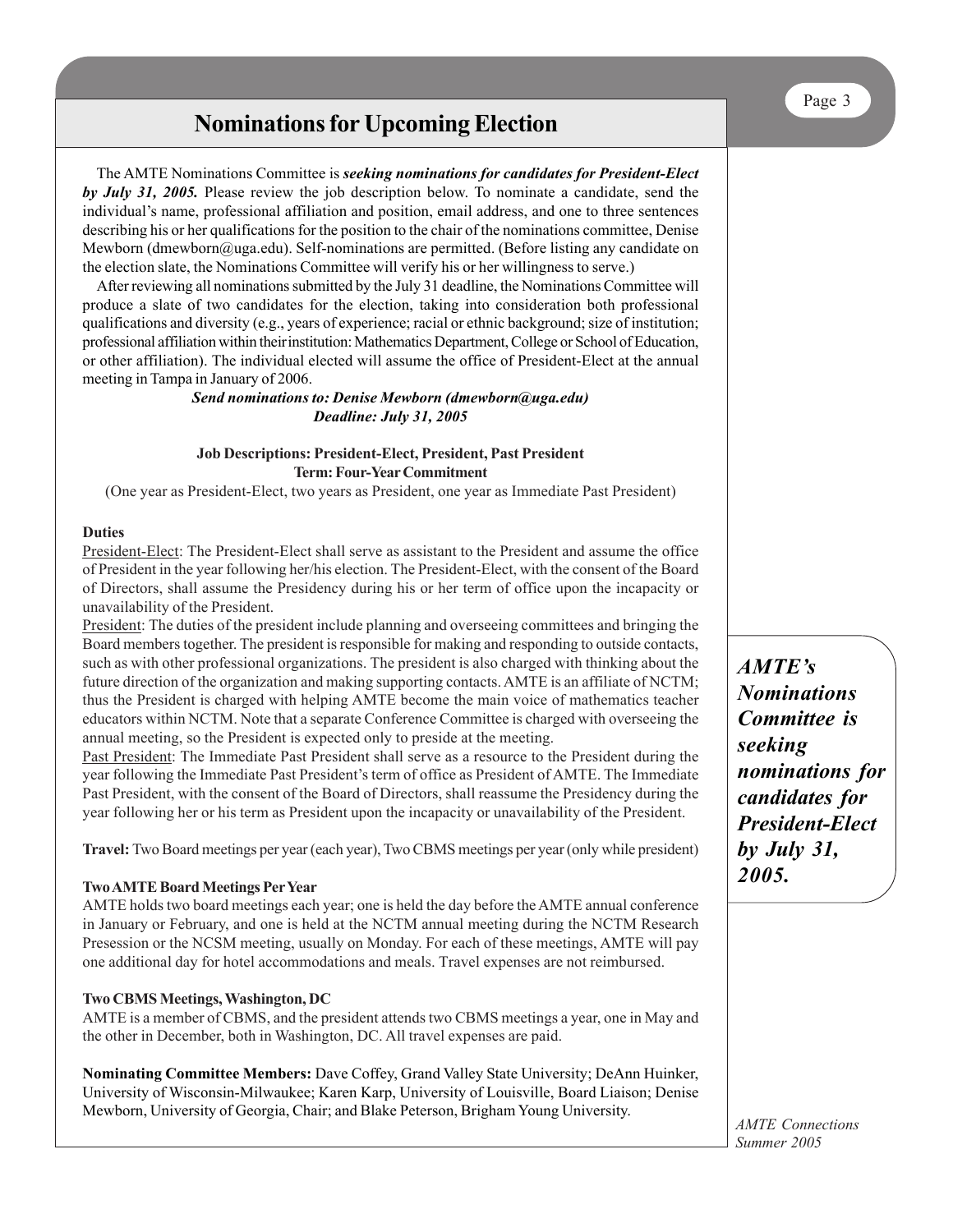# **President's Column**

### (*Continued from page 1.)*

he cried. "They do not truly understand!" In an outrage, the king decreed that henceforth no subjects were to speak of new mathematics. Over the statues of the beberman and the begle was shroud a cloak of basic black. All tributes of gold and oil and land that had been given to the hounds were seized back by the king. The king decreed that the gold and oil were to be buried in the land and that this tributive property was to remain hidden until all could truly understand mathematics. So it was decreed and so it was.

For others, the age of renaissance was founded on the changing technology. At first this group explored ways to teach mathematics better, but with time their energies returned to the challenge of teaching better mathematics.

Throughout the dark ages of "black" to basics, few came forward to claim the prize. Then suddenly, as if history would repeat itself, the kingdom came under siege by the Saxons. In a military style, the Saxons drilled the subjects with a gradual procession that did indeed lead to some positive results. The subjects could now add, but they had no idea of when or why they'd ever want to. They still did not understand.

As if on cue, when things seemed their darkest, an age of renaissance began to form. The issue of "why and when" led to an emphasis on the applications of mathematics. Under the assumption that it is the real world use of mathematics that makes it meaningful, they challenged the topics of mathematics that did not fit their "uses" criteria. Only those topics that could be taught through their applications were deemed appropriate. The family of followers of this criteria have come to be called the "uses kins."

For others, the age of renaissance was founded on the changing technology. At first this group explored ways to teach mathematics better, but with time their energies returned to the challenge of teaching better mathematics. Fearful of the negative connotations that new math carried with it, this group described their efforts as "mu math." As time passed, so did the technology as if aging from 81 to 82 to 83 to 84 and on into its silver years. Technology became the pad on which the subjects could sketch their mathematical understanding.

Once again the kingdom seemed at peace. Throughout the nation, the nature of mathematical understanding appeared to once more become standardized. The course for the subjects to follow seemed set. Rather than a linear path to understanding, with compass in hand, it appeared possible for each subject to construct their own arc that would guide their route to understanding. Throughout the kingdom, every day the youngest subjects blazed trails as they investigated mathematics. Older subjects could show you and me a mathscape, in context that was connected thematically. Still older subjects saw mathematics at its core as integrated and interactive. To add to this core, it enabled the subjects to model their world.

On the surface, all was in harmony. Yet beneath this bed of tranquility laid the tiniest grain of discontent, scarcely more than a miligram. As daylight waned into dusk and fuzziness fell across the land, a bishop placed the king's quest for understanding in check claiming that true understanding can only come if subjects learn to travel one mathematically correct path. A new battle cry was shouted. "Your subjects cannot divide."

The king was once more troubled. Though his subjects may know when and why to divide, they could not divide. In an effort to find a route through the increasing darkness, the king called out for a new look at the standards for the teaching and learning of mathematics and for the creation of guiding principles that all could agree upon. The king sent emissaries thoughout the land. But whether he sent fish or fowl, even the most talented bass was unable to woo the factions to a common vision—once again they deKleined to find a common ground. Try as he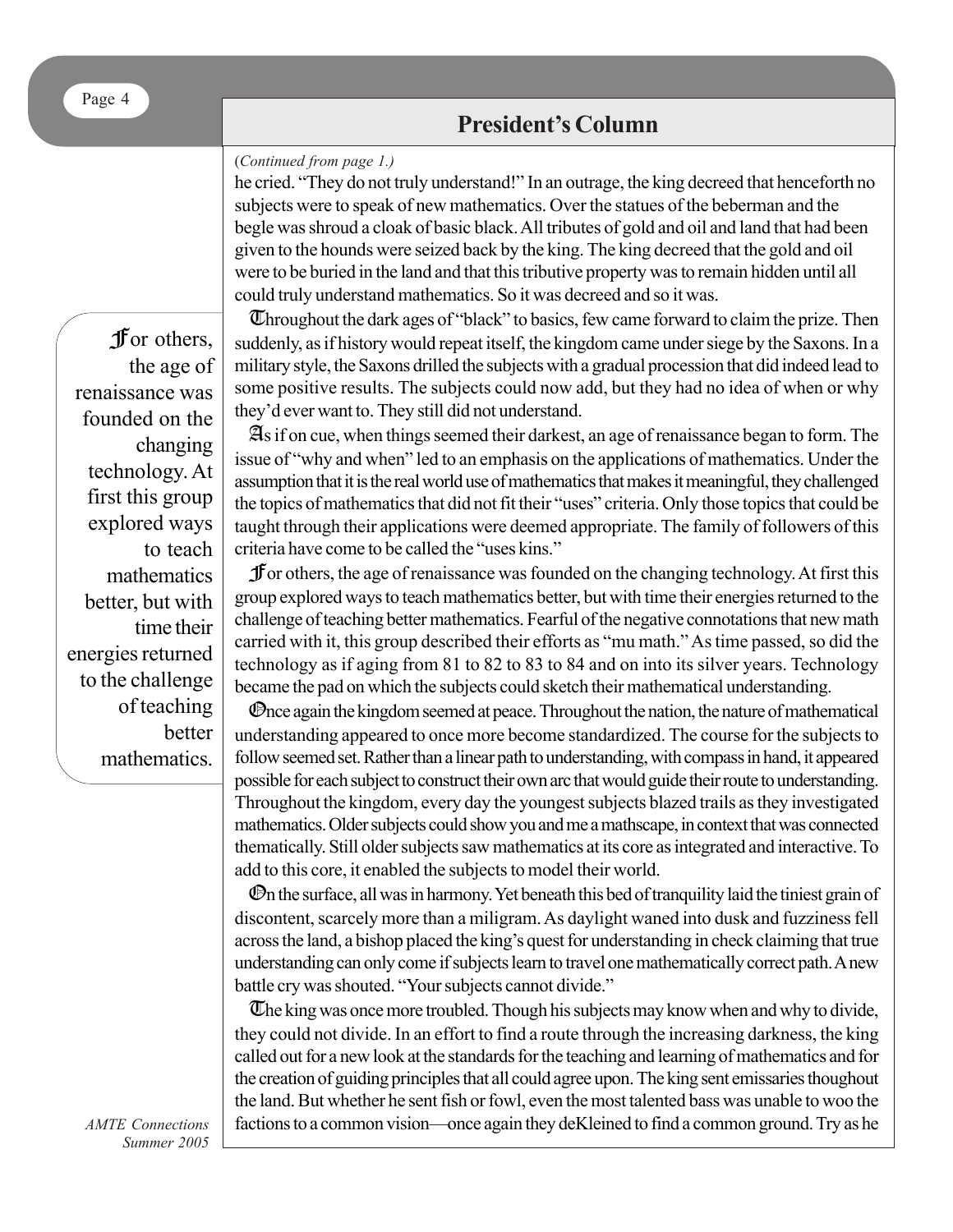|                                                                                                                                                                                                                                                                                                                                                                                                                                                                                                                                                                                                                                                                                                                                                                                                                                                                                                                                                                                                                                                                                                                                                                               | Page 5                                                                                                               |
|-------------------------------------------------------------------------------------------------------------------------------------------------------------------------------------------------------------------------------------------------------------------------------------------------------------------------------------------------------------------------------------------------------------------------------------------------------------------------------------------------------------------------------------------------------------------------------------------------------------------------------------------------------------------------------------------------------------------------------------------------------------------------------------------------------------------------------------------------------------------------------------------------------------------------------------------------------------------------------------------------------------------------------------------------------------------------------------------------------------------------------------------------------------------------------|----------------------------------------------------------------------------------------------------------------------|
| <b>President's Column</b>                                                                                                                                                                                                                                                                                                                                                                                                                                                                                                                                                                                                                                                                                                                                                                                                                                                                                                                                                                                                                                                                                                                                                     |                                                                                                                      |
| may, the mathematically sane were never seen as correct and the mathematically correct were<br>never seen as sane. The kingdom was at war.<br><b>f</b> from the days of the beberman and the begle to the days of the mathematically correct and<br>mathematically sane, the prize has yet to be claimed. The hidden wealth of "dis" tributive<br>property still awaits those who truly understand mathematics.<br>$\mathfrak{B}$ and — Before the subjects will understand, we must first understand the<br>subjects:<br>We must understand what one who understands understands,<br>We must understand what one who does not understand understands,<br>$\mathcal{D}$ e must understand what one who teaches one who does not understand to<br>understand understands,<br>We must understand what curriculum will lead one who does not understand<br>to understand, and<br>$\mathcal{D}$ e must understand what curriculum will lead one who does not teach for<br>understanding to teach for understanding.                                                                                                                                                               |                                                                                                                      |
|                                                                                                                                                                                                                                                                                                                                                                                                                                                                                                                                                                                                                                                                                                                                                                                                                                                                                                                                                                                                                                                                                                                                                                               |                                                                                                                      |
| <b>Nominations Sought for AMTE's First Teaching Award</b><br>The AMTE Awards Committee is seeking nominations for the first Award for<br>Excellence in Teaching in Mathematics Teacher Education. Nominations are due<br>September 1, 2005. The Award recipient will be announced at the annual meeting of<br>AMTE.<br>The Excellence in Teaching Award is intended to recognize a colleague for a unique<br>contribution to the pedagogy of mathematics teacher education. We invite nominations<br>that highlight an individual's innovative practices in teaching. Examples of eligible<br>nominees would be those who have implemented effective and innovative teaching<br>practices, demonstrated innovative teaching methods (e.g., publications, materials,<br>videos), or received awards in teaching. The documentation required for the nomination<br>includes the following:<br>$\mathbf{a}$ and $\mathbf{a}$ are a set of $\mathbf{a}$ and $\mathbf{a}$ are a set of $\mathbf{a}$ and $\mathbf{a}$ are a set of $\mathbf{a}$ and $\mathbf{a}$ are a set of $\mathbf{a}$ and $\mathbf{a}$ are a set of $\mathbf{a}$ and $\mathbf{a}$ are a set of $\mathbf{a}$ an | The Excellence<br>in Teaching<br>Award is<br>intended to<br>recognize a<br>colleague for<br>a unique<br>contribution |

- a. Letter of nomination highlighting the innovative practices of nominee (no self nominations will be considered)
- b. Vita (highlighting teaching publications and presentations)
- c. Documentation of innovative practice (e.g. publication, materials, video are some examples)
- d. Documentation of effectiveness of innovative practice (e.g. evidence that preservice or in-service teachers apply ideas when teaching)
- e. Three letters of support from former students addressing how the innovative teaching impacted their learning about mathematics teaching
- f. One letter of support from a peer who has witnessed the individual's teaching or has had former students of the nominee in their own classes and noted the impact of the nominee's teaching on those students.

See http://www.amte.net for more details on how and where to submit materials.

*to the pedagogy of mathematics teacher education.*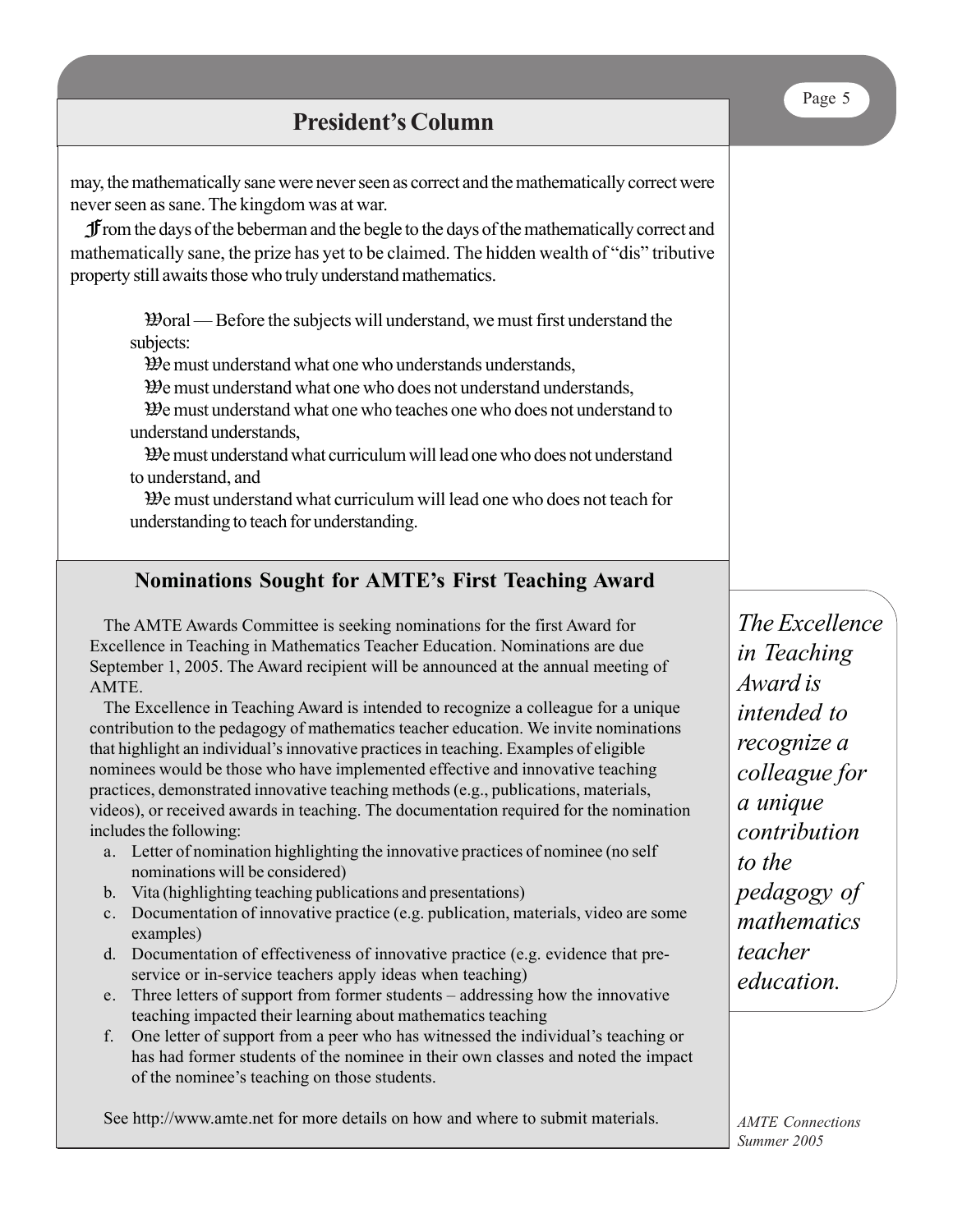# Page 6 *Exchange of Ideas:*

# **"Proof" in Mathematics: How Can You Be Sure and What Difference Does It Make for Teachers?**

## LouAnn Lovin, Judy Kidd, and Laurie Cavey James Madison University

*Consequently, it can be a challenge for prospective teachers to understand the signficance of deductive reasoning in mathematics.*

The last 10 times you went to the grocery store at 5:00 PM you stood in the check-out line for 45 minutes. You are going to the grocery store again today. It is 5:00 PM. You have brought those papers to grade, a book to read, or your bills to pay because you expect to stand in line for 45 minutes. Is standing in line at this time of day a given? Can you guarantee that this will always be the case?

People have a tendency to look for patterns in their world and to use those patterns to make sense of that world. Discerning a pattern across several observations is a kind of reasoning that we all use in everyday life. We are not necessarily surprised if what we expect to happen does not happen. That's life. Inductive reasoning works well enough to get us through life (at least most of the time!); however, the world of mathematics offers a way of reasoning, deductive reasoning, that provides certainty of a particular outcome. Formal mathematical proofs, based on deductive reasoning, are considered by many to be the foundation, or the heart, of mathematics. If this is so, is it important for prospective teachers to understand and use deductive reasoning? We might all agree that it is important for prospective high school teachers, but how about prospective PreK-8 teachers?

We have all heard the argument that teachers need to know more than they will be expected to teach. Some people believe knowing more mathematics means prospective PreK-8 teachers should learn how to use logic tables and write formal proofs. Some people assert that such experiences will provide teachers with the "real" picture of mathematics and a better understanding of mathematics. But simply including logic tables, deductive reasoning, and writing formal proofs because it makes the mathematics courses more "mathematical" or more "rigorous" is not enough. Many mathematics textbooks for elementary teachers address the differences between inductive and deductive reasoning, but in a cursory fashion. Consequently, it can be a challenge for prospective teachers to understand the *signficance* of deductive reasoning in mathematics. Formal proof becomes one more thing that "those math types" expect them to do without really understanding or appreciating what they are doing. In addition, none of these texts attend to how an understanding of these different kinds of reasoning might be informative for a teacher's work—that is, *how* it can help teachers in their work with students. Here, we share strategies that we believe are effective in moving prospective teachers toward an understanding and appreciation of the difference and interplay between inductive and deductive reasoning and how such knowledge can be helpful in their work as teachers.

#### Fallibility of Inductive Reasoning

Becoming aware of the fallibility of inductive reasoning is a first step. Because people spend so much time making predictions about their world by using inductive reasoning, it can be difficult for prospective teachers to understand why this does not *prove* that something is true and why it might be beneficial to know with certainty that something is true for all cases. The following problem is an example of a task that provides opportunities to examine the weakness of drawing conclusions based on inductive reasoning.

*Dissecting a Circle* (The Mathematical Association, 2001)

The task is to choose points on a circle and connect each point on the circle to every other point to create distinct, non-overlapping regions. Start with one point, then two points, and so forth. Create a table to record the number of points on the circle and the number of regions created.

Students typically use the values in the table to identify the pattern that, with each new additional point on the circle, the number of regions doubles. Most can generate an equation such as  $R = 2<sup>n-1</sup>$ . When asked to draw the circle with six points and count the number of regions formed, they believe that they have just not counted correctly and will count several times until they realize that something is not quite right. This situation creates a perturbation for them because they believe that since they have found a way to write the relationship between the number of points and the number of regions in a generalized way that this somehow "proves" that the number of regions will always double.

Tasks such as this one provide an opportunity to discuss the notion of inductive reasoning, but also provide an occasion to address a common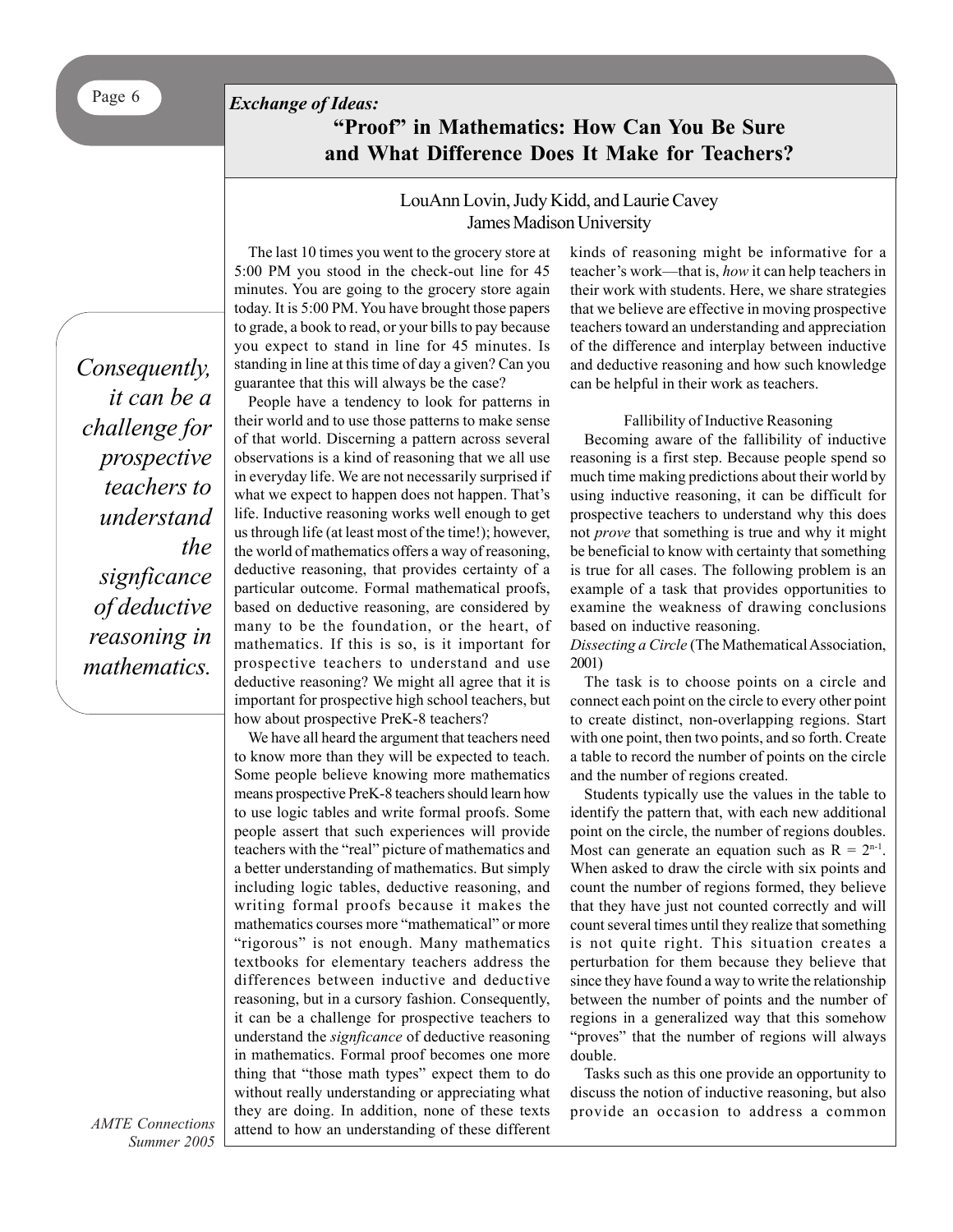Page 7



misconception that a generalization (i.e., a "formula") somehow constitutes a proof.

## Interplay between Inductive and Deductive Reasoning

Before beginning work on proving an idea using deductive reasoning, we find that it is more productive for prospective teachers to consider how inductive reasoning plays into deductive reasoning. We think of inductive reasoning as part of the discovery process that provides purpose and insight for our deductive work.

## *Familiar Ideas*

Starting with a familiar context can advance prospective teachers' understanding of the difference and interplay between inductive and deductive reasoning. For example, most prospective teachers know that the sum of the angles in a triangle is 180 degrees but many are not able to explain *why* this always holds (in Euclidean geometry). Using a dynamic geometry program, they can "create" several different triangles, noticing what happens to the sum of the angles (i.e., the sum does not change). We want students to realize that based on several examples it *appears* that the sum of the angles is always 180 degrees, but that they do not know this with absolute certainty because they cannot check every possible triangle. That is, they cannot be sure that the pattern will not break as it has in previous tasks. Since checking every possible triangle is impossible, there is a need to look for other ways to be *certain* that this outcome holds for all cases. At this point, we encourage students to develop a deductive argument using ideas that they know are true (e.g., alternate interior angles are equivalent; supplemental angles are 180º). Together, we logically deduce the outcome as a consequence of these ideas.

## *Connecting to Teachers' Work*

Students in mathematics classes frequently ask, "When will I ever use this?" Even in mathematics

courses for prospective teachers, they want to know how what they are learning has relevance for them as teachers. Below we briefly describe how we can help prospective teachers see the relevance of inductive and deductive reasoning to their work as teachers.

Waring (2000) suggests a developmental sequence that progresses from inductive to deductive approaches to characterize the ways in which people convince themselves about the truth of a mathematical statement,. For the beginning inductive thinker, checking a few cases seems to be sufficient *proof.* The more advanced inductive thinker however, is aware that checking a few cases is not sufficient evidence, but may be satisfied with merely checking more varied examples. At higher stages, students are aware of the need for a deductive argument, but are not always able to produce one. Eventually, students are able to understand, appreciate, and generate formal proofs. Engaging prospective teachers in discussions about how this framework can inform their work with students is imperative.

*(Continued on page 15.)* Considering the developmental sequence described above from a pedagogical viewpoint, teachers who understand the developmental path for convincing oneself of the truth of a statement can use the framework to inform their instruction. The teacher whose students are satisfied with using a few examples to check for the validity of a situation can prod students to check more varied examples, challenging students with "How can I be sure this is true for *all* cases?" Let's consider a third grader who notices that the product of two odd numbers is another odd number. She states, "See, when you multiply 3 times 3 you get 9, an odd number; or when you multiply 3 times 11 you get 33, another odd number." Another student might offer the observation that when you multiply 5 by 7 the result is an odd number, 35. Many students may be convinced at this point that this will always occur.

*Before proving an idea via deductive reasoning ,it is productive for prospective teachers to consider how inductive reasoning plays into deductive reasoning.*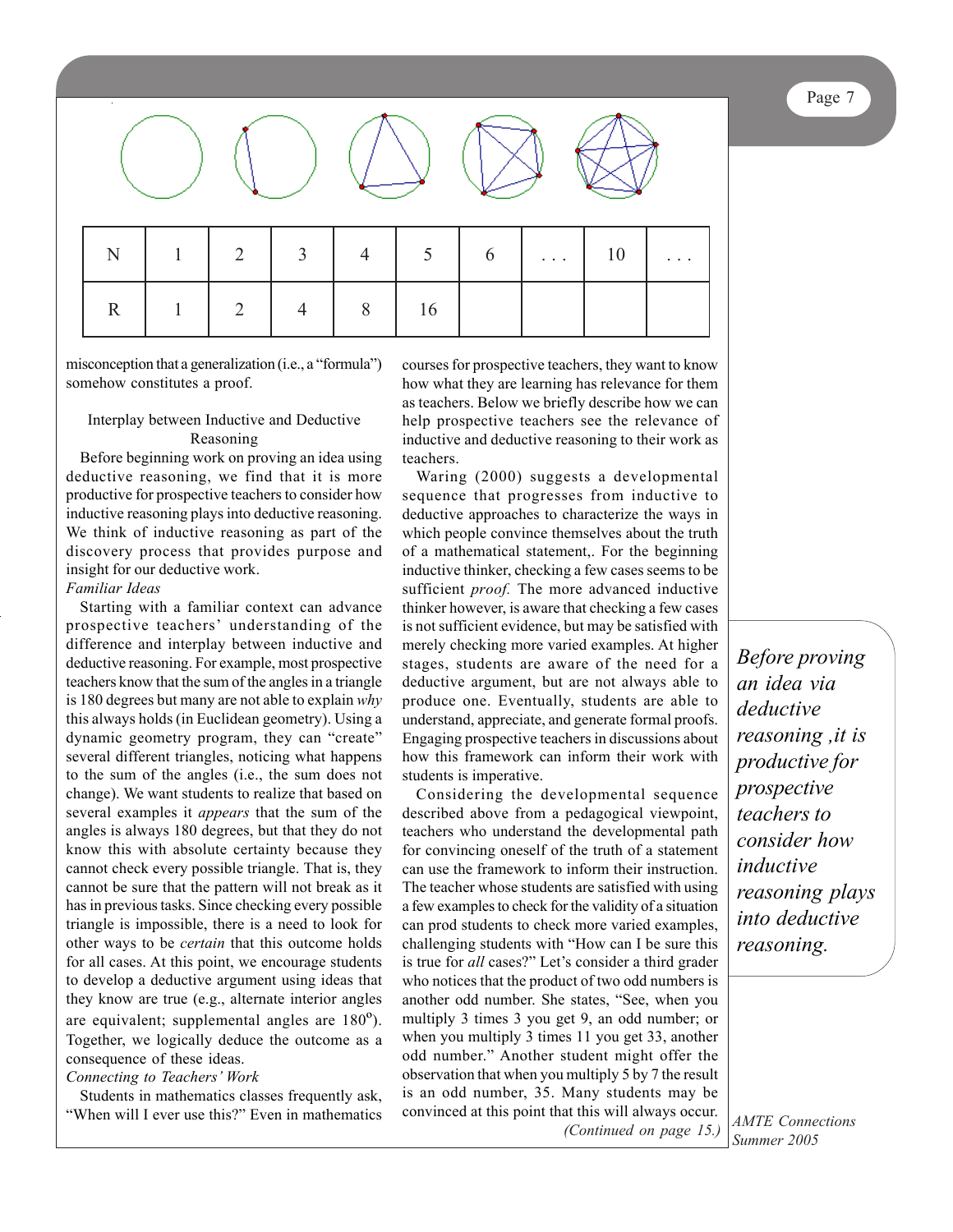# *Theory & Practice Question:*  **Using Video to Support Teacher Learning**

*Although reviewing video of their teaching is a traditional assignment for student teachers, additional research on teacher development with video, as well as changing technologies, provide opportunities to deepen teacher reflection and learning from video. How can video support inservice and preservice teacher learning?*

## *Response by Alison Castro, University of Michigan*

Mathematics educators and researchers are taking an increased interest in the use of video as a site for learning about teaching. Because preservice teachers often have very limited views of teaching that are informed by their own experience as students, they also have a limited understanding of the conflicts and uncertainties that often arise in teaching. Using video of classroom teaching in mathematics methods and content courses can potentially help preservice teachers gain a greater understanding of the complexities of teaching (Lampert & Ball, 1998). Video creates a window into practice, and can provide opportunities for preservice teachers to investigate and discuss various aspects of teaching, which can help prepare them for their future work as teachers.

There are at least two potential benefits to using this method of inquiry into practice with preservice teachers. First, video of classroom teaching provides opportunities for preservice teachers to discuss aspects of practice that are safely distanced from their own teaching (Cohen & Ball, 1999). Because video allows them to critically examine *other* people's teaching, preservice teachers are afforded greater opportunities to critique, raise concerns about, and even disagree with certain aspects of instruction. These activities are arguably more difficult for preservice teachers when they examine their own practice. Second, using video presents the tasks and problems of teaching at the forefront of the discussion, which centers preservice teachers' learning in practice. In this way, video becomes the *curriculum* in which preservice teachers grapple with the complexities of teaching (Lampert & Ball, 1998).

Yet, as there are potential benefits, there are also challenges to using video with preservice teachers. Learning how to observe teaching, knowing what to look for and what to focus on, and knowing how to talk about what one sees are important skills to be learned. If preservice teachers do not possess these skills, video cannot be an effective tool.

However, because video has such great potential to help preservice teachers learn about teaching, my colleagues and I have designed activities to overcome this particular challenge. Currently, I am a member of a team of graduate students and faculty members who design and teach both mathematics content and methods courses for preservice elementary teachers. As part of our work, we carefully design activities that help preservice teachers gain the skills they need to effectively observe others' teaching.

To help our students develop these skills, we provide scaffolds throughout the semester that guide them in their observation and discussion of teaching practice. For example, we provide students with a particular viewing lens for watching video by asking them to focus on what the teacher or students are doing or saying, or on the mathematical ideas that are being discussed in a particular video clip. Following the video, we discuss what students paid attention to or found particularly surprising in the video, within the constraints of the viewing lens. Similar to proving a mathematical conjecture, we ask students to provide evidence and details for claims they make about the teachers or students, pointing to places in the video transcript to help other students in the class follow the discussion. After some discussion, we have students watch the same video clip again, using the same viewing lens and the previous discussion to help guide their observations. As when one reads a novel for the second or third time, students tend to notice things they missed in the first viewing, or they realize they have insufficient evidence for their claim about what they think the teacher or students are doing.

Much of the work done in helping our students develop skills of observation and investigation takes place during these discussions. By asking students to provide evidence and details to support their ideas, to think about the context in which a particular class takes place, or to listen for the mathematical ideas being discussed, our students can begin to understand important aspects of instruction. In particular, the use of video can facilitate a better understanding of the critical relationship between teacher moves and decisions, students' mathematical work, and the mathematical content.

To give you a better sense of how these activities work in our courses, I will provide an example of how we use video in the mathematics content course to discuss different interpretations of fractions, an important concept in elementary mathematics. The particular video clip we use shows

*In this way, video becomes the curriculum in which preservice teachers grapple with the complexities of teaching.*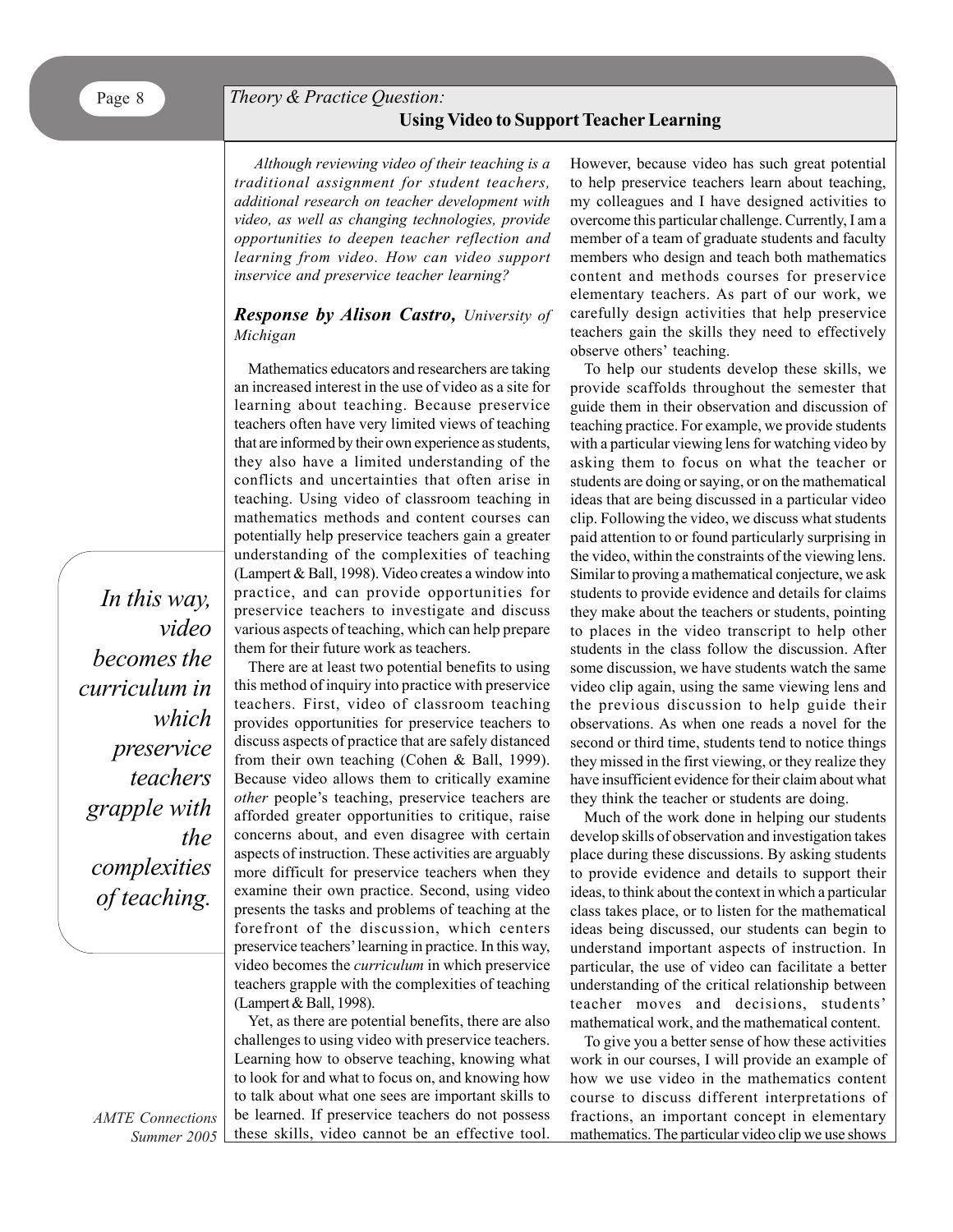fifth-grade students talking about fractions and trying to understand what different fractions mean, such as 2/3 or 7/5. We ask our students to identify what the fifth-grade students do and do not understand about fractions, as well as to identify any misconceptions or confusions the students may have about improper fractions. Because our preservice teachers are in a mathematics content course, the viewing lens is to focus on particular aspects of the mathematics at work in the video. Following the video, our students discuss several important mathematical ideas. In past discussions, our students have mentioned that the fifth graders do not understand the part-to-whole relationship and hypothesize that this misunderstanding lies at the root of misconceptions involving improper fractions. Still, others of our students mention that the fifth graders know how to represent different fractions and claim that this level of understanding of fractions is sufficient for fifth-grade students. After this discussion and the second viewing of the video clip, we discuss how identifying and understanding students' misconceptions about mathematical ideas is an important part of the work of teaching mathematics.

Although there has been little empirical inquiry into the impact of video on preservice teachers' thinking or on their subsequent entry into the classroom, it does seem that our students have more carefully thought out and nuanced things to say about teaching practice as the semester unfolds. Thus, my purpose here was to not only provide anecdotal evidence of how video can support preservice teachers' learning about practice; my purpose is also to draw attention to the need for preservice teachers to develop the skills necessary to use video effectively. If preservice teachers gain these skills, video of classroom teaching can become a valuable tool for learning about practice in ways that can inform their future work as teachers.

### **References**

Ball, D., & Cohen, D. (1999). Developing practice, developing practitioners: Toward a practice-based

theory of professional education. In G. Sykes & L. Darling-Hammond (Eds.), *Teaching as the learning profession: Handbook of policy and practice* (pp. 3-32). San Francisco: Jossey Bass. Lampert, M., & Ball, D.L. (1998). *Teaching, multimedia, and mathematics: Investigations of real practice.* New York: Teachers College Press.

## *Response by Karen Clark, University of Colorado at Denver, and Jennifer Jacobs, University of Colorado at Boulder*

Video is one tool that can be used to situate professional development in the practice of teaching (Ball & Cohen, 1999). We have found video to be especially powerful when teachers identify specific pedagogical domains that they wish to analyze, improve upon, and discuss with colleagues. Video enables teachers to have rich and complex records of their own classrooms and to reflect upon their teaching practices–individually and collectively–with particular goals in mind (Brophy, 2004; Sherin, 2004; Tochon, 1999).

Teachers who participate in our two-year professional development program<sup>1</sup> for middle school mathematics teachers, Supporting the Transition from Arithmetic to Algebraic Reasoning (STAAR), have their classrooms videotaped on a regular basis, and then share these videotapes in monthly workshops. The workshops are intended to create a professional learning community in which the participating teachers critically examine their own teaching practices, with an emphasis in the teaching of algebra. The primary objective of the STAAR project is helping teachers to learn about algebraic content and pedagogy, and we frequently use video as a tool in our workshops.

*(Continued on the next page.)* The videotapes of the teachers' classrooms are used in a variety of ways in the STAAR workshops. As one example, we invite the participating teachers to identify relevant pedagogical goals for themselves and to generate ideas for meeting those goals. The videotapes help teachers to spot areas

**The Fall Issue's Theory & Practice Question: Bridging the Potential Divide between Theory and Practice**

*A common complaint about university courses or professional development is that they are too theoretical and do not provide immediately applicable activities for the classroom. In what ways do you attempt to get teachers (preservice or inservice) to bridge the potential divide between theory and practice?*

AMTE members are encouraged to respond to this question with an essay of 600-1000 words. Submit your response to *Connections* Editor Lynn Stallings (lstalling@kennesaw.edu) by September 1 to ensure consideration for the October issue.

*Video enables teachers to have rich and complex records of their own classrooms and to reflect upon their teaching practices with particular goals in mind.*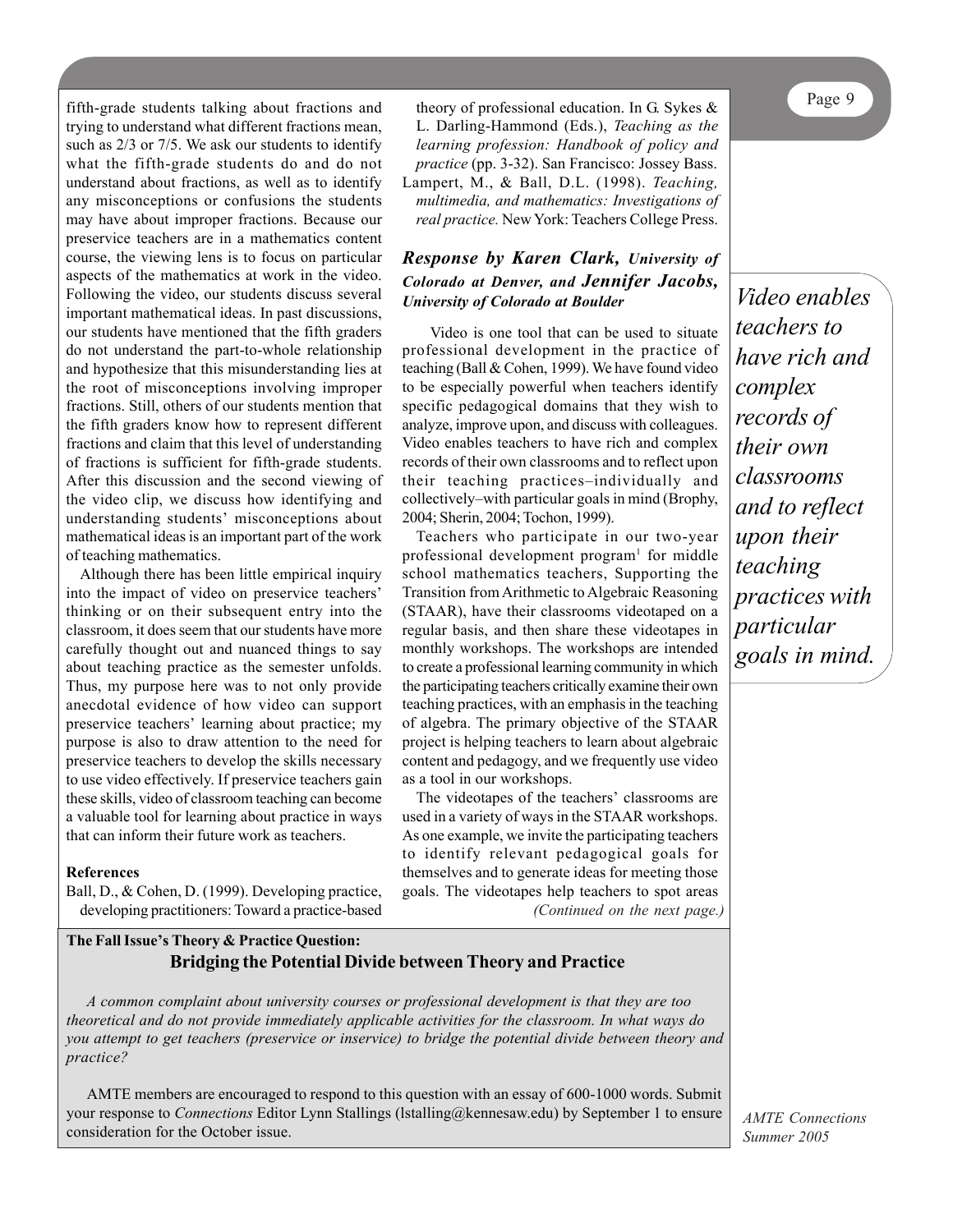## **Using Video to Support Teacher Learning**

### *Response by Clark and Jacobs*

*(Continued from previous page.)*

that they feel need improvement, and watching videotapes of their colleagues sometimes helps point to new strategies. Teachers are able to analyze their video independently before the workshop and then collectively during the workshop. Studying their own video provides an opportunity for teachers to directly reflect on their own classroom practices. Watching other teachers' videos with a specific purpose or goal in mind provides an opportunity for teachers to glean insight into pedagogical alternatives (Hiebert & Stigler, 2004). We have seen the ways in which this use of video can serve as a powerful medium to promote change, particularly in teachers' self-identified goals. Collecting and analyzing videos throughout the school year encouraged teachers to shift their goals as they started to see changes in their practice.

One participant, Celia (a pseudonym) identified

her initial goal as improving group dynamics at the beginning of the school year. After making some important changes in her classroom, such as rearranging the desks and asking students to work together more often in mixed-ability groups, her goal began to shift. She decided to focus on encouraging more student talk throughout the classroom. To foster more frequent and productive discussions, Celia led several conversations about norms and expectations for talking and listening to peers. Together they developed a list of "rules for group work" which Celia posted on a wall in the classroom. Celia also began having students present their ideas and solution strategies to the whole class. Celia developed many of these new pedagogical strategies through conversations with her fellow teachers during STAAR professional development workshops, as they viewed and analyzed video from her lessons together.

As the school year progressed and Celia continued watching and reflecting on her videos, she began to feel that her students were working well collaboratively and having more extended mathematical discussions. Celia's goal then evolved to become deeper questions of her students. Celia noticed that her natural inclination, particularly during small group work, was to tell students if they were right, for example by saying "good job," without any additional probes or questions that might encourage more justification and reasoning. As that school year was drawing to a close, Celia's goal shifted once again to having students ask deeper questions of each other. As she carefully analyzed her video by herself and with colleagues, Celia became keenly aware of her pedagogical moves as well as the abilities of her students, and decided that she could push them to engage in the same type of higher level questioning that she was now using.

Now in its second year, the STAAR program has recently added a new online component. Selected video clips of the teachers' lessons are shared through an online environment so that conversations can continue between workshop sessions. Streaming video clips are posted on a secure internet site and the teachers are encouraged to write about their thoughts and suggestions.

By centering our professional development around video, we have provided a forum in which all of the teachers can progress on individually selected paths. As they generate and act on selfselected goals, teachers determine their own starting point for reform and work towards instructional change in areas that are personally relevant for them. Sharing their goals along with their videotapes helps the teachers to bring their colleagues into the conversation, and, in the right environment, fosters a focused and supportive community.

#### **References**

- Ball, D.L., & Cohen, D.K. (1999). Developing practice, developing practitioners: Toward a practice-based theory of professional education. In G. Sykes & L. Darling-Hammond (Eds.), *Teaching as the learning profession: Handbook of policy and practice* (pp. 3-32). San Francisco: Jossey Bass.
- Brophy, J. (Ed.). (2004). *Advances in Research on Teaching: Vol. 10. Using video in teacher education*. Boston, MA: Elsevier.
- Hiebert, J., & Stigler, J. (2004). A world of difference. *Journal of Staff Development, 25*(4), 10-15.
- Sherin, M. (2004). New perspectives on the role of video in teacher education. In J. Brophy (Ed.), *Advances in Research on Teaching: Vol. 10. Using video in teacher education*. pp. 1-27. Boston, MA: Elsevier.
- Tochon, F.V. (1999). *Video study groups for education, professional development and change*. Madison, WI: Atwood.

**Notes:** The program and research shared in this article is a part of a larger project entitled *Studying*

*As they generate and act on selfselected goals, teachers determine their own starting point for reform and work towards instructional change in areas that are personally relevant for them.*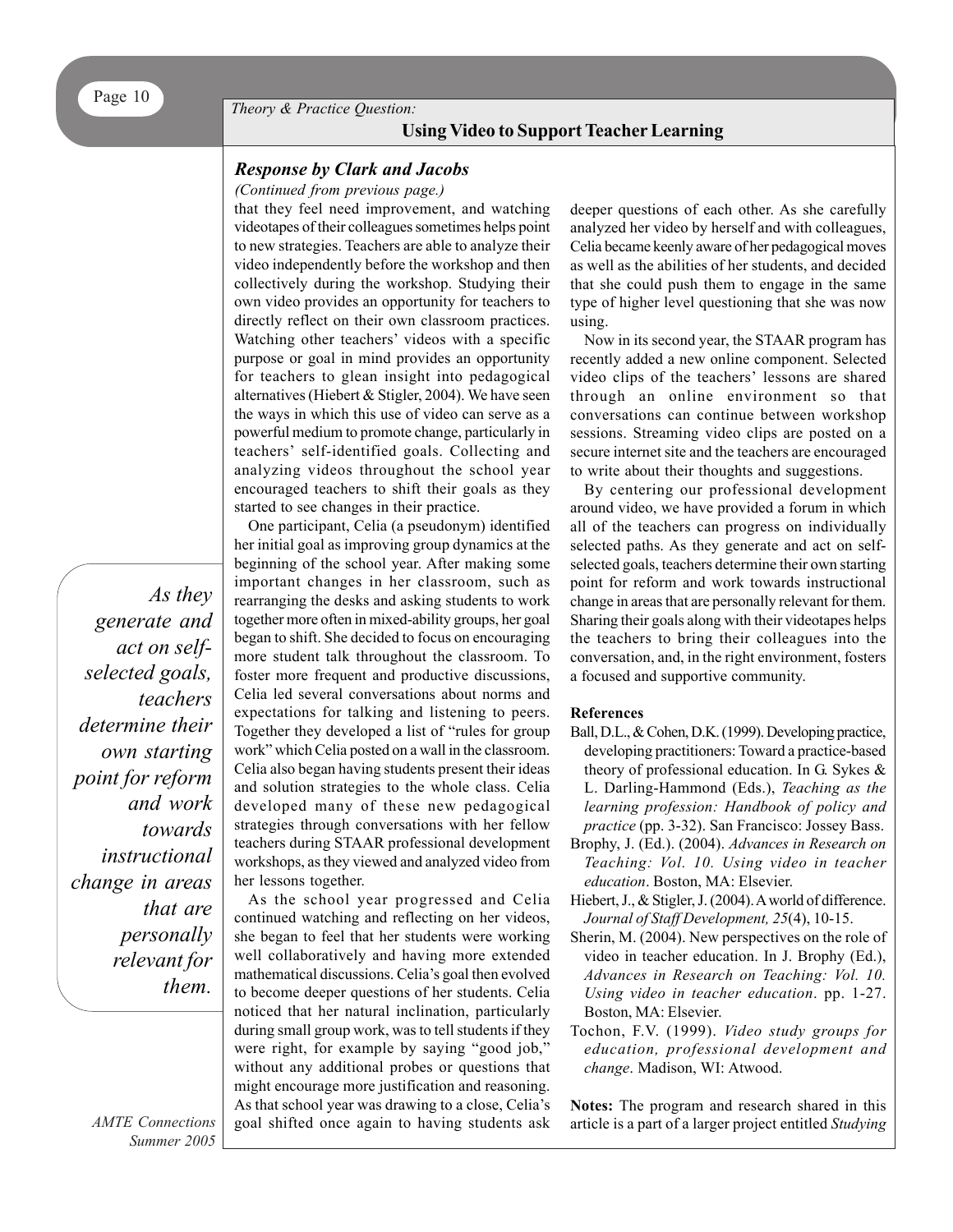*the Transition from Arithmetic to Algebraic Reasoning* (STAAR). The STAAR project was supported by NSF Proposal No. 0115609 through the Interagency Educational Research Initiative (IERI). The views shared in this article are ours, and do not necessarily represent those of IERI. We would like to acknowledge the work of Hilda Borko, Jeff Frykholm, Mary Pittman, Eric Eiteljorg, Craig Schneider and Kim Bunning on this project.

*Response by Karen B. Givvin,* LessonLab Research Institute, Santa Monica, CA

Knowledge required for competent teaching is broad in range and diverse: content and pedagogical knowledge (and their combination), classroom management skills, knowledge of child development, learning, and motivation, as well as a grasp of the special needs of different student populations, to name a few of the most important areas. Preservice programs mostly provide introductory courses in these areas. Once in the classroom and with inservice teacher learning programs the primary source of continuing education, time to focus on these topics becomes even more limited. Add in all the other demands on teachers' learning time and professional development activity has stiff competition. So if choosing from among of wide array of possible programs to facilitate teacher learning, why select one that includes video? What can it uniquely offer?

Video offers inservice and preservice teachers two powerful learning opportunities. The first is related to the cultural nature of teaching. The second is related to the doors video-based reflection opens to increasing pedagogical content knowledge.

Teaching is a cultural activity because unrecognized (and often unquestioned) rules about how lessons are conducted determine how teachers and students interact in the classroom (Gallimore, 1996; Lortie, 1975; Stigler & Hiebert, 1999). Cultural rules are so deeply engrained in our minds that we think about them only when they are violated or directly pointed out. Why would that matter when it comes to improving teaching? Actions taken habitually and without thinking constrain learning. The challenge is bringing these cultural activities to the fore and placing them open for discussion. Video– especially when it includes images or views from outside one's own culture–enables us to "see" practices normally taken for granted. Reasons (or the lack thereof) behind cultural routines can be examined and discussed. Alternatives can be presented for consideration. Reflection on video allows for cultural routines that underlie teaching to be more easily made explicit, evaluated, and changed.

Video-enabled teacher reflection also provides specific teacher learning opportunities. Among the most critical is the increasing of teachers' pedagogical content knowledge (PCK), that unique blend of content and pedagogy that constitutes the professional knowledge of accomplished teachers (Ball & Cohen, 1999; Ball, 2000; Hiebert, Gallimore, & Stigler, 2002; Ma, 1999). Shulman (1986) included in pedagogical content knowledge "the most regularly taught topics in one's subject area, the most useful forms of representation of those ideas, the most powerful analogies, illustrations, examples, explanations, demonstrations–in a word, the ways of representing and formulating the subject that make it comprehensible to others" (Shulman, 1986, p. 9).

The nature and complexity of PCK makes it challenging to learn. The most effective context for learning PCK is through extended opportunities to collaborate with and observe accomplished practitioners. One way to increase and extend such opportunities is through the vivid images that videos can provide. With video, teachers have the chance to observe, study, and integrate subject matter and pedagogical knowledge to solve problems of practice. Teachers rarely have this opportunity otherwise (Hiebert et al., 2002).

*The caveat:* The potential of video to improve teaching cannot be reached with videos alone. Simply providing teachers with recordings of their own or others' teaching to watch and reflect on accomplishes little if they are left to work in isolation and without a guiding analytical framework. Left to their own devices, novice video viewers often focus on superficial matters such as teacher and student characteristics, fleeting classroom management issues, and global judgments of lesson effectiveness. Without an analytic framework and explicit tasks, teachers watching lesson videos rarely address subject matter content and, almost by definition, rarely see the invisible qualities of teaching as a cultural phenomenon. However, learning sophisticated analysis-of-practice skills helps teachers to more skillfully "see" the subject matter in lessons, discriminate ways that learners comprehend subject matter, identify problematic features, assess student responses, detect, diagnose, and develop instructional responses to student errors, and generally become more successful practitioners (Berthoff, 1987; Burnaford, Fischer, & Hobson, 1996; Cochran-Smith & Lytle, 1993, 1999). Furthermore, guidance that illuminates the hidden culture of teaching can bring to light pedagogical alternatives available to teachers.

*(Continued on the next page.)*

*So if choosing from among of wide array of possible programs to facilitate teacher learning, why select one that includes video? What can it uniquely offer?*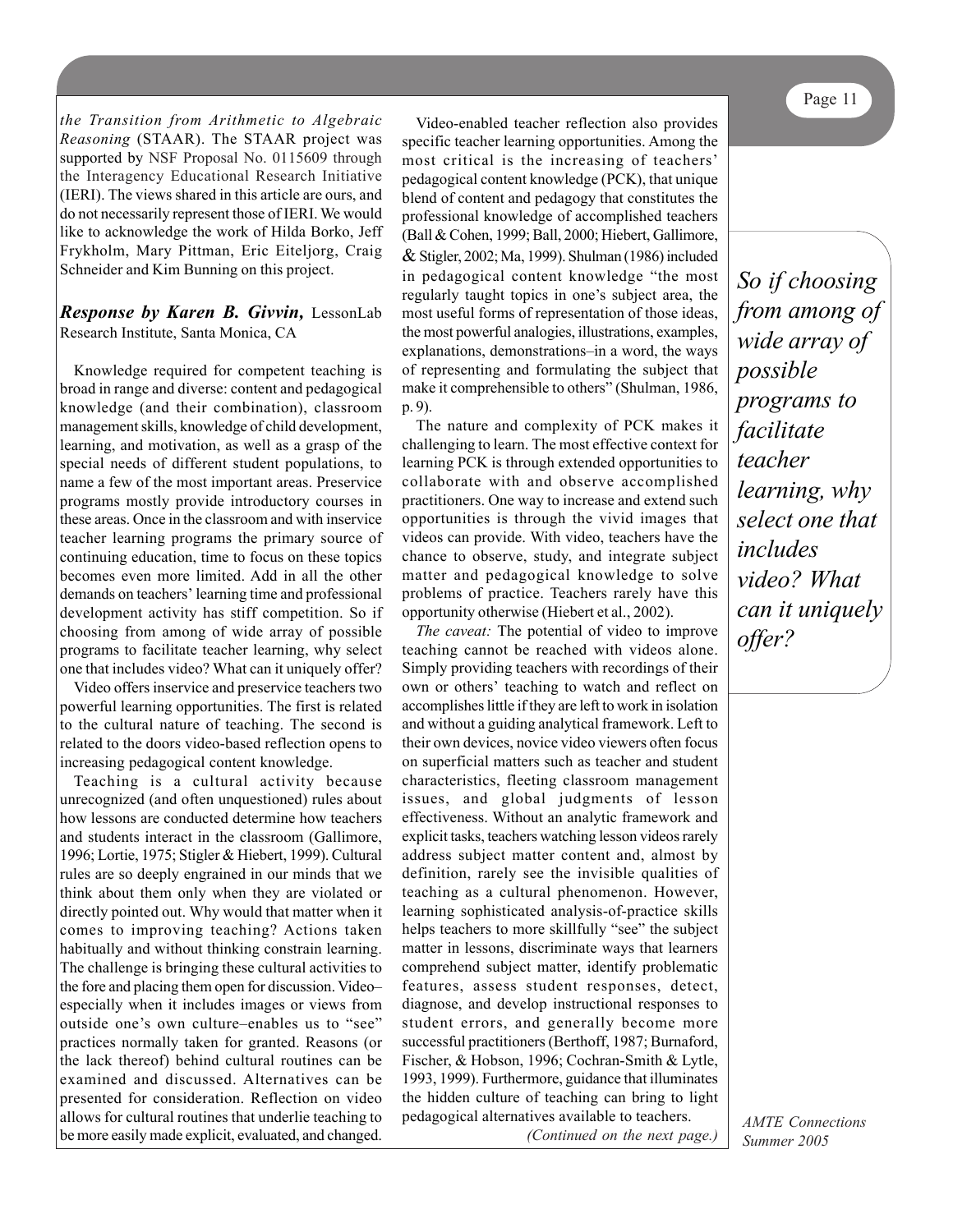# **Using Video to Support Teacher Learning Using Video to Support Teacher Learning**

## *Response by Givvin*

*(Continued from previous page.)*

#### **References**

- Ball, D. (2000). Bridging practices. Intertwining content and pedagogy in teaching and learning to teach. *Journal of Teacher Education, 51*(3), 241-247.
- Ball, D., & Cohen, D. K. (1999). Developing practice, developing practitioners: Toward a practice-based theory of professional development. In G. Sykes & L. Darling-Hammond (Eds.), *Teaching as the learning profession: Handbook of policy and practice* (pp. 3-32). San Francisco: Jossey Bass.
- Berthoff, A.E. (1987). The teacher as researcher. In D. Goswami & P. Stillman (Eds.), *Reclaiming the classroom: Teacher research as an agency for change* (pp. 28-39). Upper Montclair, NJ: Boynton Cook.
- Burnaford, G., Fischer, J., & Hobson, D. (Eds.). (1996). *Teachers doing research.* Mahwah, NJ: Erlbaum.
- Cochran-Smith, M., & Lytle, S.L. (Eds.). (1993). *Inside/outside: Teacher research and knowledge*. New York: Teachers College Press.
- Cochran-Smith, M., & Lytle, S. L. (1999). The teacher researcher movement: A decade later. *Educational Researcher, 28* (7), 15-25.
- Gallimore, R. (1996). Classrooms are just another cultural activity. In D. Speece  $\&$  B. Keogh (Eds.), *Research on classroom ecologies: Implications for children with learning disabilities* (pp. 229- 250). Mahwah, NJ: Lawrence Erlbaum.
- Hiebert, J., Gallimore, R., & Stigler, J.W. (2002). A knowledge base for the teaching profession: What would it look like and how can we get one? *Educational Researcher, 31*(5), 3-15.
- Lortie, D. (1975). *School teacher: A sociological study*. Chicago: University of Chicago Press.
- Ma, L. (1999). *Knowing and teaching elementary mathematics: Teachers' understanding of fundamental mathematics in China and the United States.* Mahwah, NJ: Lawrence Erlbaum.
- Shulman, L. (1986). Those who understand: Knowledge growth in teaching. *Educational Researcher, 15(2)*, 4-14.
- Stigler, J., & Hiebert, J. (1999). *The teaching gap.* New York: The Free Press.



# **InterMath: A Web Resource for Middle Grades Math**

Sarah Ledford and Chandra Orrill University of Georgia

The InterMath website (http://www.intermath-uga.gatech.edu) is a free resource that houses over 500 technology-enhanced explorations of mathematics (TEEMs) that were designed or adapted to engage middle grades teachers in mathematical thinking and dialogue. These TEEMs are sorted according to mathematical strand, and all can be solved with technology tools. The website also includes a dictionary written for middle grades students, a constructionary to support teachers in learning how to construct objects using Geometer's Sketchpad, and lesson plans written by InterMath participants using the Backward Design model from Wiggins and McTighe's *Understanding by Design*. A number of additional resources are available to support workshops, such as matrices organizing the investigations and syllabi for six different InterMath courses. All materials on the InterMath website are available for anyone who would like to use them.

This rich web resource resulted from the InterMath professional development program funded by the National Science Foundation. InterMath's model of professional development includes two major pieces: a series of face-to-face workshops and an extensive website to support teacher professional development. The professional development workshops are designed to enhance middle grade teachers' content knowledge, proficiency with technology, and comfort in working with open-ended mathematical investigations.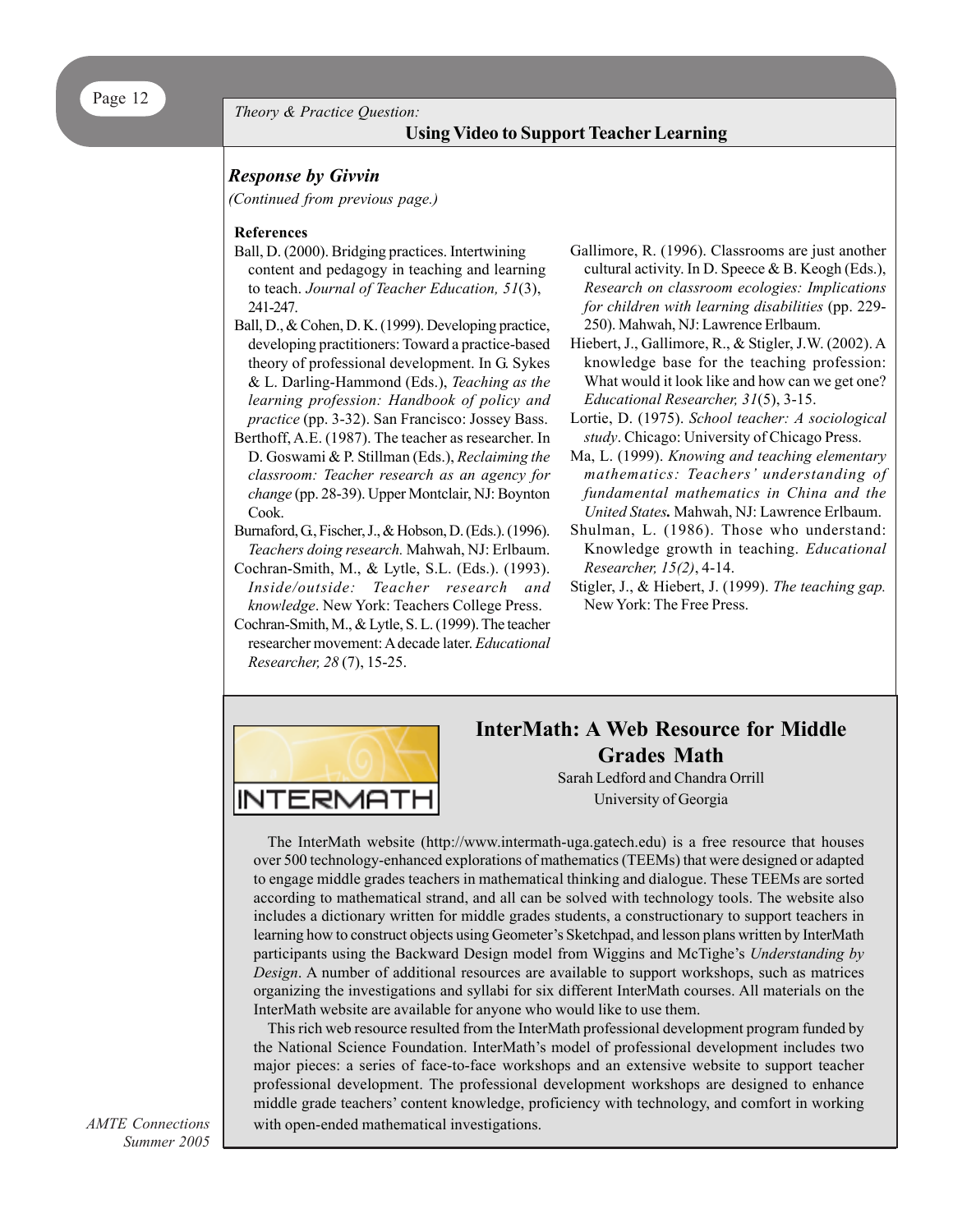# Page 13 *Newly Released NCTM Position Statement:*  **Calculators, Computation, Common Sense**

Question: Is there a place for both computation and for calculators in the math classroom?

School mathematics programs should provide students with a range of knowledge, skills, and tools. Students need an understanding of number and operations, including the use of computational procedures, estimation, mental mathematics, and the appropriate use of the calculator. A balanced mathematics program develops students' confidence and understanding of when and how to use these skills and tools. Students need to develop their basic mathematical understandings to solve problems in and out of school.

Technology pervades the world outside school. There is no question that students will be expected to use calculators in other settings; this technology is now part of our culture. More importantly, when calculators are used well in the classroom, they can enhance students' understanding and use of numbers and operations. Teachers can capitalize on the appropriate use of this technology to expand students' mathematical understanding, not to replace it.

Written mathematical procedures—computational procedures in the elementary grades and more symbolic algebraic procedures as students move into the secondary level—continue to be an important focus of school math programs. All students should develop proficiency in performing efficient and accurate pencil-and-paper procedures. At the same time, students no longer have the same need to perform these procedures with large numbers or lengthy expressions as they might have had in the past without ready access to technology. Furthermore, computation should not exist in isolation. Measurement, geometry, and analyzing data represent important mathematical content and provide useful contexts as students develop their numerical abilities.

Even more important than performing computational procedures or using calculators, students need greater facility with estimation and mental math than ever before. These skills are essential both for understanding numbers and because of their usefulness outside school. Students should have a solid understanding of what addition, subtraction, multiplication, and division mean and how they work so that they can identify what operation(s) can help them solve a problem they encounter in math class, in another subject, or outside school. As they develop number sense, students acquire abilities to estimate and perform mental calculations quickly and proficiently. Students should become proficient at using mental math shortcuts, performing basic computations mentally, and generating reasonable estimates for situations involving size, distance, and magnitude.

A skillful teacher knows how to help students develop these abilities in a balanced program that focuses on mathematical understanding, proficiency, and thinking. The teacher should help students learn when to use a calculator and when not to, when to use a pencil and paper, and when to do something in their heads. Students should become fluent in making decisions about which approach to use for different situations and proficient in using their chosen method to solve a wide range of problems.

*CITE* is an online, peer-reviewed journal, available at http:// www.citejournal.org. This journal is joinly sponsored by five professional associations (AMTE, AETS, NCSS-



CUFA, CEE, and SITE). The mathematics education editors of the *CITE* are Denisse Thompson (thompson@tempest.coedu.usf.edu) and Gladis Kersaint (kersaint@tempest.coedu.usf.edu). A call for submissions may be found at http://amte.sdsu.edu/cite\_manuscripts.shtml.

The purpose of this journal is to provide a forum for reporting on research and engaging in a dialog about best practices related to any area of technology and mathematics teacher preparation. Articles dealing with both preservice and in-service issues are welcomed. A wide range of formats and approaches to scholarship are accepted, including qualitative research, quantitative studies, conceptual and theoretical pieces, case studies, and professional practice papers.

In addition to its discipline-based articles, *CITE* has a general instructional technology section and three cross-disciplinary sections: Editorial, Current Practices, and Seminal Articles. The journal's online medium also allows authors to demonstrate the technologies about which they are writing, including video and audio segments, animation, virtual reality, web links, and simulations.

*A skillful teacher knows how to help students develop these abilities in a balanced program that focuses on mathematical understanding, proficiency, and thinking.*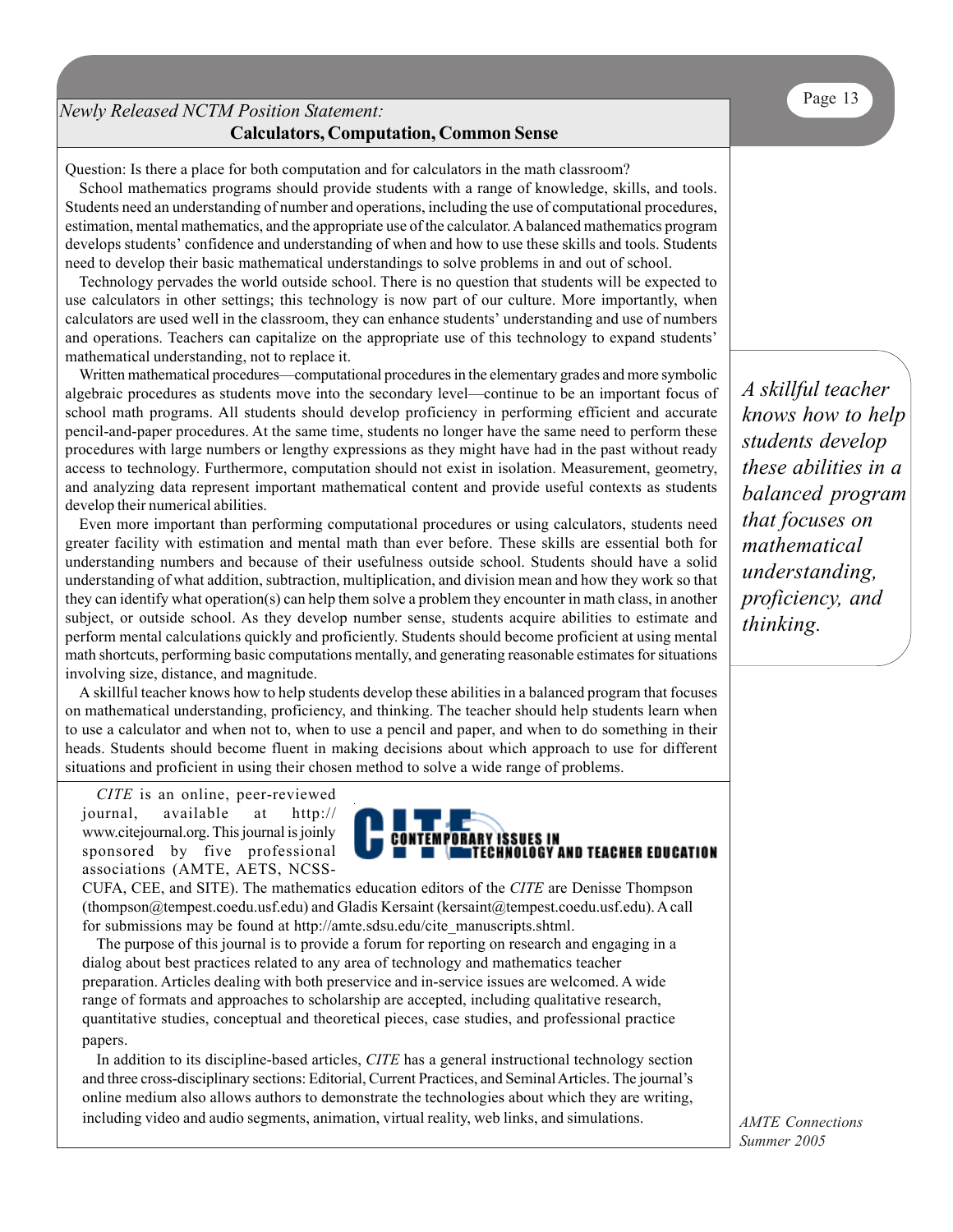# *Newly Released NCTM Position Statement:* Closing the Achievement Gap

**Question**: How can we close the achievement gap in mathematics education?

*To close the achievement gap, all students need the opportunity to learn challenging mathematics from a wellqualified teacher who will make connections to the background, needs, and cultures of all learners.*

The achievement gap indicates disparities among groups of students usually identified (accurately or not) by racial, ethnic, linguistic, or socioeconomic status with respect to a variety of measures, including attrition and enrollment rates, alienation from school and society, attitudes toward mathematics, and test scores. The achievement gap is not a result of inclusion in any demographic group, but rather of disparities in the way that learners are treated on the basis of racial, class, and language differences. These disparities can be conscious or unconscious, blatant or subtle, personal or institutionalized. Students internalize others' perceptions of the group to which they belong. The feelings and anxieties that students harbor as a result of negative messages can and do affect their performance on tests (Croizet & Claire, 1998; Shih, Pittinsky, & Ambady, 1999; Steele & Aronson, 1995). Teachers' expectations and belief systems also affect students' mathematics achievement (Strutchens, 2000).

Every student should have equitable and optimal opportunities to learn, free from any bias on the part of schools, communities, and teachers. Every student should be taught by teachers in schools where expectations are high, regardless of the community where the school is located. The teachers should be mathematically competent and pedagogically proficient. They should use curricula that are culturally relevant and methods of instruction that are culturally sensitive. Ideally, all children who are

not proficient in English should receive mathematics instruction in their first language as they work to acquire English proficiency. Alternative and authentic assessment practices should be used, and the federal mandate for achievement, insofar as it is based on inadequate and inequitable standardized assessments, should be challenged.

Convincing evidence suggests that teachers can play a significant role in closing the achievement gap. Unfortunately, students who have the greatest needs often have the least qualified teachers. Key decision makers in government, industry, community leadership, and education must fully understand the issues related to equity in mathematics education so that they can carry a strong, consistent message. Finally, educators at the local, state, and federal levels should be knowledgeable about equity issues and communicate with their legislative representatives about the current inequities in education.

### **NCTM Position**

Every student should have equitable and optimal opportunities to learn mathematics free from bias intentional or unintentional—based on race, gender, socioeconomic status, or language. In order to close the achievement gap, all students need the opportunity to learn challenging mathematics from a well-qualified teacher who will make connections to the background, needs, and cultures of all learners.

# **NCTM President's Online Chat:** *Untapped Potential* Tuesday, July 26th, 3:00 PM

Each month the NCTM president chats live online with members, students, and others who want to ask the president a question. This program is part of the president's outreach and offers the public a way to keep current on the issues and concerns of mathematics teachers. Cathy Seeley's next online chat will begin at 3:00 PM EDT on Tuesday, July 26. The topic is "Untapped Potential."Read each month's President's Message in the *NCTM NewsBulletin* and



**Cathy Seeley NCTM President, 2004-2006**

regularly visit NCTM's home page, where the time and date of each month's chat is posted.To view the transcript of the most recent chat, transcripts from past online chats, or to submit a question to future chats, visit http://www.nctm.org/news/chat.htm.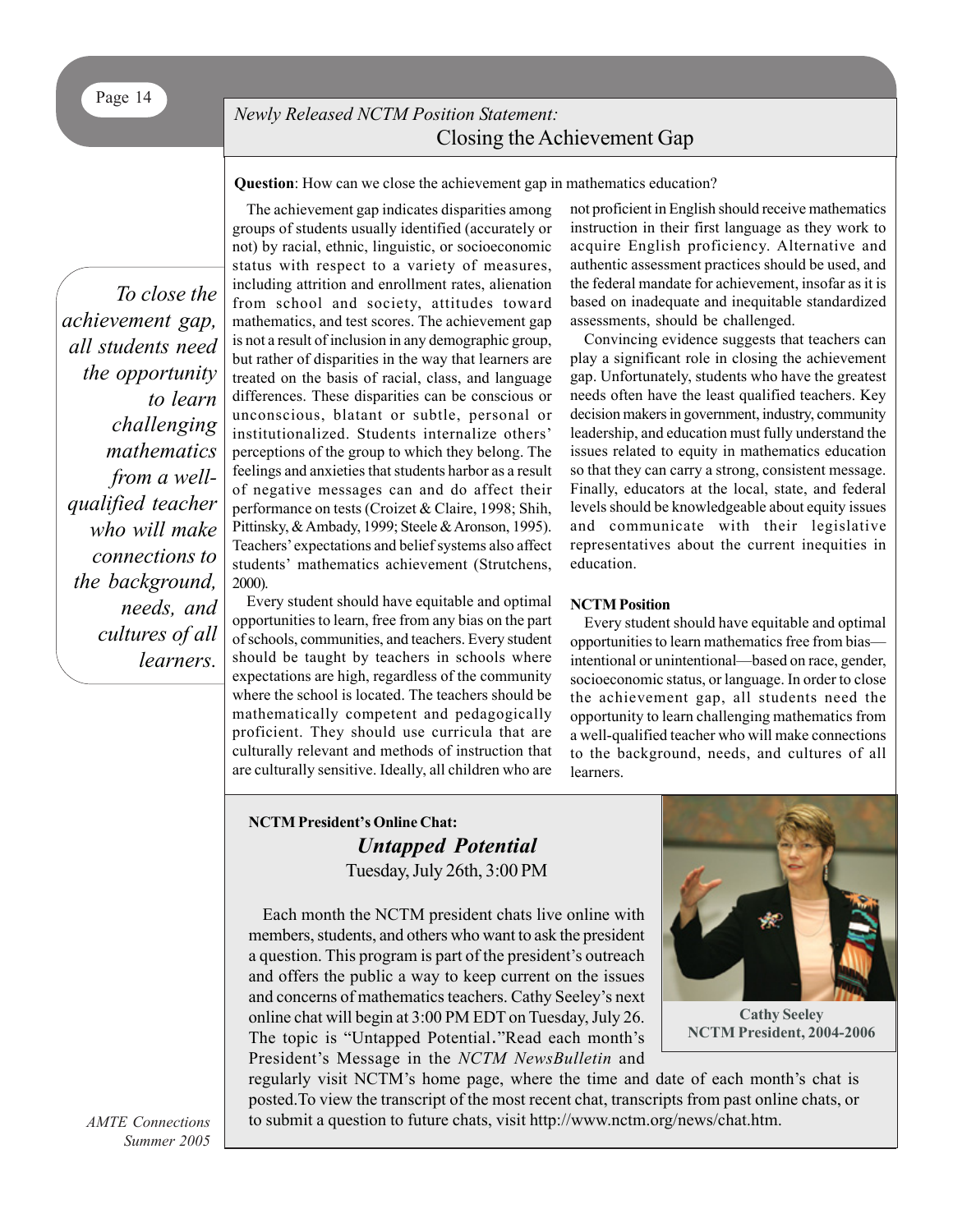**Exchange of Ideas:** Page 15

# **"Proof" in Mathematics**

#### *(Continued from page 7.)*

The teacher can ask appropriate questions, such as what if you multiplied a very large odd number and a small odd number? Would you get an odd number? How many examples do you need to check? How do we know we have checked enough to know for sure? A teacher who believes that using a couple of examples is enough to "prove" that something is always true, may not see the opportunity or the need to pose appropriate tasks and questions to students that could extend their mathematical reasoning.

Why Do Teachers Need to Know "This"?

Students often use a couple of examples to convince themselves that a situation will always occur. Teachers should be aware of the fallibility of this way of thinking. This is not to say that teachers need to teach first graders to use formal deductive reasoning, as if they could. But knowing the relationship between inductive and deductive reasoning and the fallibility of inductive reasoning can inform teachers about how they might interact with students grappling with mathematical ideas.

As we teach mathematics content courses for prospective PreK-8 teachers, we struggle with the tensions between being true to the discipline of mathematics and enhancing our prospective teachers' mathematical knowledge for teaching. As we select and teach the big ideas of these courses, we find ourselves wrestling with the question of how this idea or that idea will help our students be better mathematics teachers. As we challenge our students to unpack mathematical ideas to understand how children might be reasoning or to develop their own reasoning skills, we also challenge ourselves to unpack our knowledge of teaching mathematics in an attempt to understand how various ideas can be useful in the work of teachers. We want to be able to answer the proverbial question "When will I ever use this?"

#### **References**

- French, D., & Stripp, C. (Eds.). (2001). *Are you sure? Learning about proof*. Leicester, UK: The Mathematical Association . Waring, S. (2000). *Can you prove it? Developing*
- *concepts of proof in primary and secondary schools.* Leicester, UK: The Mathematical Association.

*We struggle with the tensions between being true to the discipline of mathematics and enhancing our prospective teachers' mathematical knowledge for teaching*

# **Affiliate Corner**

AMTE currently has five state-level affiliates: California, Connecticut, Florida, Illinois, and Utah. In 2003, AMTE formalized its process for affiliation and officially named Illinois and Utah as affiliates. The Florida group affiliated in 2004; California and Connecticut both affiliated in 2005.

### **California**

*Officers*: President Carol Fry Bohlin, President-Elect Nadine Bezuk, Secretary Kathy Morris, Treasurer Shuhua An, Members-at-Large: Joan Commons, Michael Lutz, and Dale Oliver.

### **Connecticut**

*Officers*: President Hari Koirala, Vice President Jill Shahverdian, Secretary-Treasurer Maria Mitchell, Executive Board members: Maria Diamantis and Elaine Dinto.

#### **Florida**

*Web address*: http://reach.ucf.edu/%7Emae5318/FAMTE.html

*Officers*: President Gladis Kersaint, Past President Julie Dixon, Secretary Barbara Ridner, Treasurer Steven Selby, Members-at-Large: Elizabeth Jakubowski, Carol Marinas, and Sharian Deering.

#### **Illinois**

*Web address*: http://www.mste.uiuc.edu/imte/

*Officers*: President Claran Einfeldt, Past President Susan Beal, Secretary Astrida Cirulis, Treasurer Carol Castellon, Four-year University Representative Marshall Lassak, Two-year College Representative Judith Sallee, Consultant/Professional Developer Darlene Whitkanack, and K-12 Representative Kathleen Smith.

#### **Utah**

*Web address*: http://uamte.math.byu.edu/

*Officers*: President Tamas Szabo, President-elect Keith Leatham, Secretary Marty Larkin, Treasurer Blake Peterson.